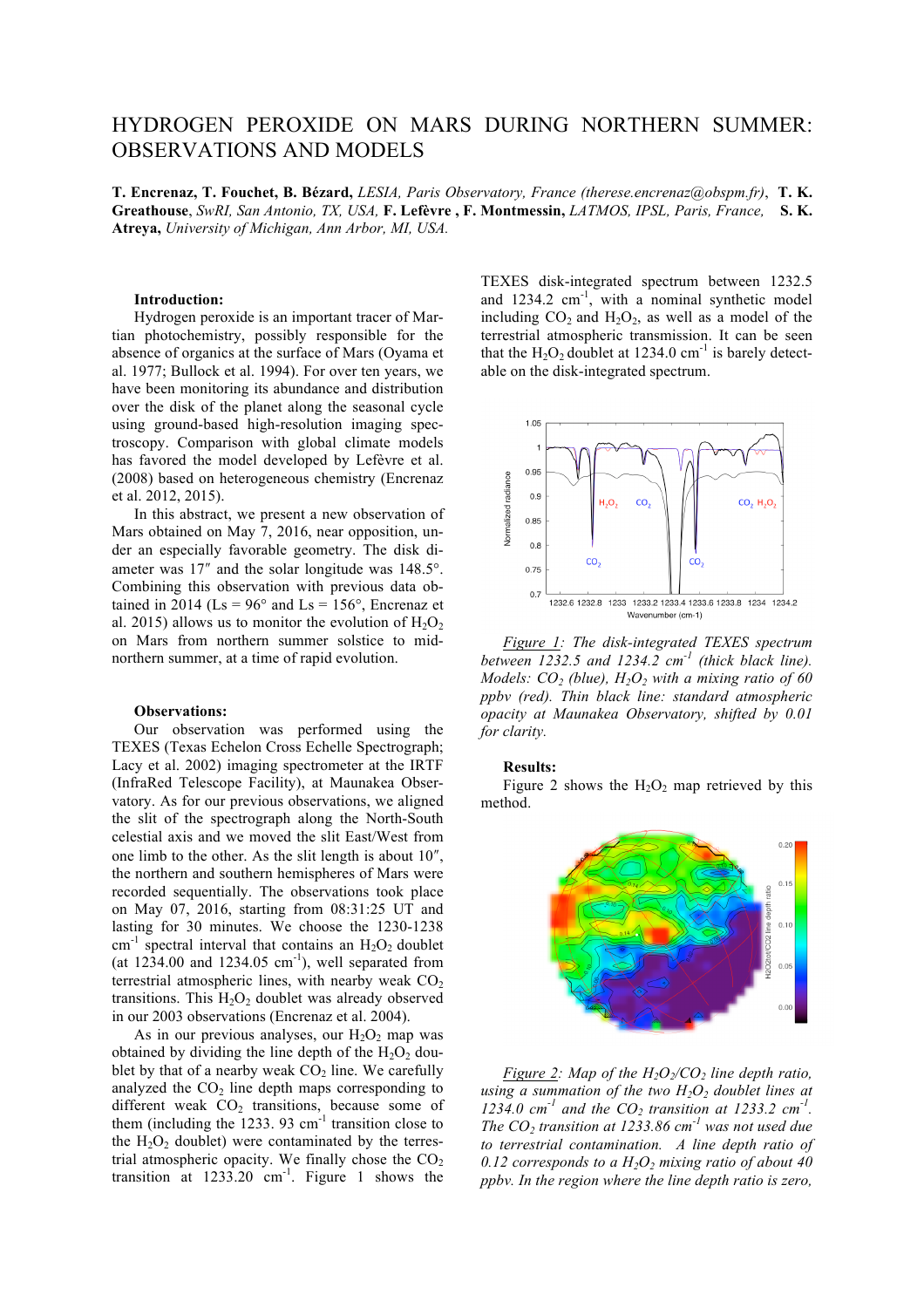## *the*  $H_2O_2$  *lines are too weak to be detected.*

Because we are close to opposition, the whole disk of Mars is observed on the dayside and the  $CO<sub>2</sub>$ line depth can be measured everywhere; as a result, in contrast with our 2014 observations, the  $H<sub>2</sub>O<sub>2</sub>/CO<sub>2</sub>$  line depth ratio can be retrieved on the whole disk. The map shows a clear dichotomy between the northern and southern hemispheres.

We have isolated northern and southern regions (centered on the Central Meridian, at latitudes of 35N and 25S respectively) and have determined the mean  $H_2O_2$  mixing ratios in these two regions. Results are shown in Figures 3 and 4. We find a  $H_2O_2$ mixing ratio of  $45 + (-10$  ppby in the northern hemisphere, and less than 10 ppbv in the southern hemisphere.



*Figure 3: The TEXES spectrum of Mars integrated over the northern region centered on the Central Meridian and 35N latitude, compared with different synthetic models. Green:*  $H_2O_2 = 20$  *ppbv; red:*  $H_2O_2$  $= 40$  *ppbv; Blue:*  $H_2O_2 = 60$  *ppbv.* 



*Figure 4: The TEXES spectrum of Mars integrated over the southern region centered on the Central Meridian and 25S latitude, compared with different synthetic models. Green:*  $H_2O_2 = 20$  *ppbv; red:*  $H_2O_2$  $= 40$  ppbv; Blue:  $H_2O_2 = 60$  ppbv. It can be seen *that the*  $CO_2$  *line at 1233.93*  $cm^{-1}$  *is poorly fitted, which is possibly due to a contamination by the terrestrial absorption or to an instrumental artifact.*

Figure 5 shows the GCM simulation of the  $H_2O_2$ mixing ratio using the model developed by F. Lefèvre including heterogeneous chemistry. The north-south dichotomy is well reproduced and the observed  $H_2O_2$  abundance is in good agreement with the prediction; however, we do not see the longitudinal variations expected by the model at 30N latitude.



*Figure 5: GCM simulation of the*  $H_2O_2$  *map for Ls = 148.5°, under the same geometry as the TEXES observations of May 2016.* 

It is interesting to compare these new results with previous  $H_2O_2$  observations (Encrenaz et al. 2015), obtained in March and July 2014, respectively before  $(Ls = 96^{\circ})$  and after  $(Ls = 156^{\circ})$  our present observation ( $\text{Ls} = 148.5^{\circ}$ ). Because the geometry of the planet was different, with a significant part of the disk on the night side for  $\text{Ls} = 156^{\circ}$ , we could only observe a small part of the disk (Encrenaz et al. 2015). Still, we can confirm the  $H_2O_2$  evolution predicted by the GCM, with a high  $H_2O_2$  (above 30 ppbv) content above 60N for  $\text{Ls} = 96^\circ$ , a constant high value of about 40 ppby above 10N for  $\text{Ls} =$ 148.5° and a  $H_2O_2$  maximum of about 35 ppby at  $20N-30N$  for  $Ls = 156^\circ$ . This trend, shown in Figure 6, is well reproduced in our 2014 and 2016 datasets. In the future, observing Mars at  $Ls = 120^{\circ}$  would allow us to test the prediction of a strong  $H_2O_2$  maximum around the North pole at this season.